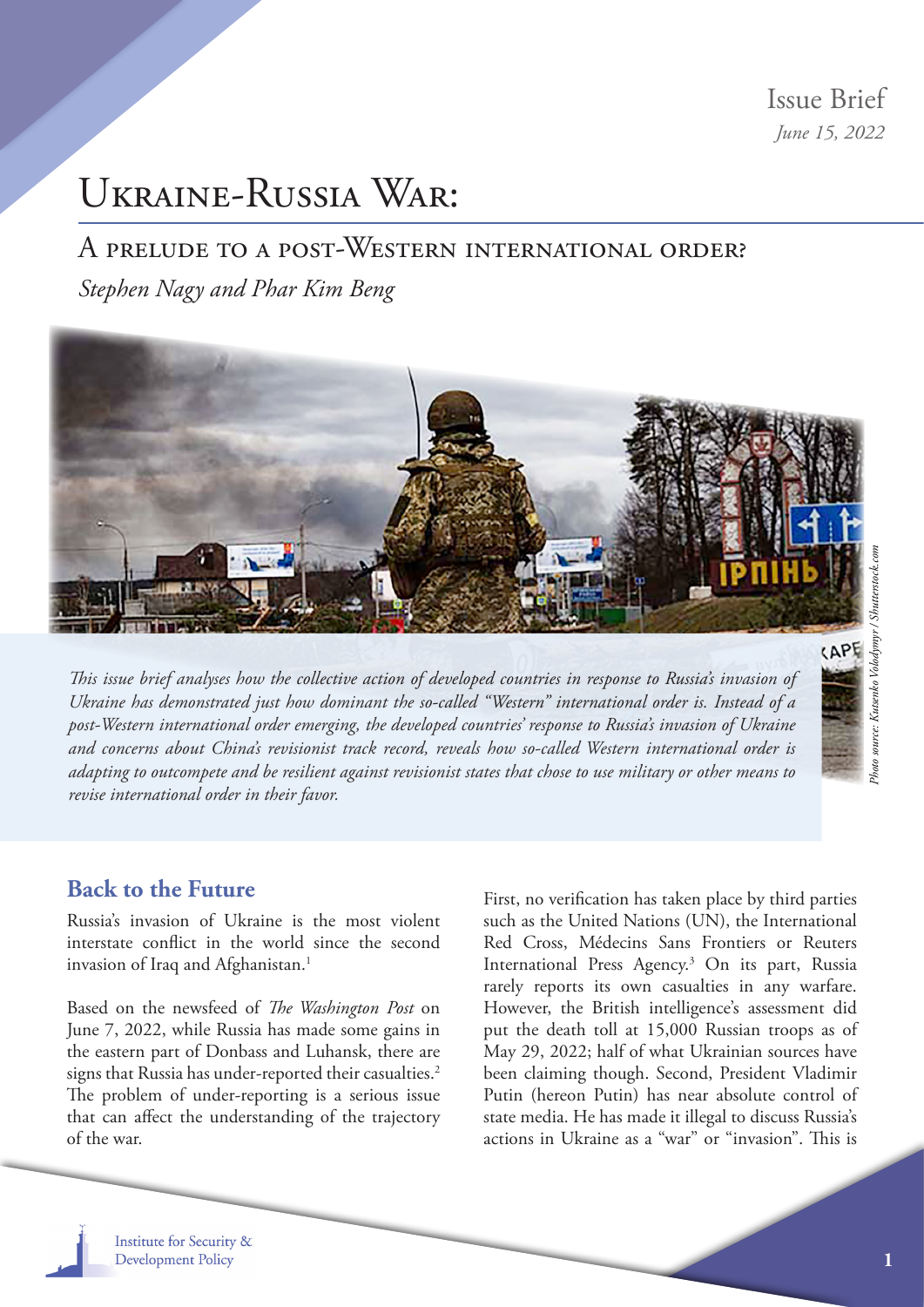despite Putin himself approving the February 24, 2022 invasion against Ukraine.

There is an information war at home.<sup>4</sup> Putin's regime voraciously curates the domestic narrative of the conflict to be one of liberating ethnic Russians from Ukrainian Nazis, defending Russia from Ukrainebased US chemical and biological weapons testing facilities, and preventing the expansion of the North Atlantic Treaty Organization (NATO) military alliance. Losing the domestic information war by realizing the reality of Putin's aggression against the Ukraine, the growing number of Russian fatalities and the obvious misinformation about Ukraine and NATO would result in a public backlash against Putin. The sanctions have begun to bite, and the worst is yet to come.<sup>5</sup> Indeed, more and more ordinary Russians will experience direct negative repercussions on their lives due to the misrule of Putin. This will raise inconvenient questions for Putin and his regime if they cannot deflect blame onto the US and its allies.

Putin's regime voraciously curates the domestic narrative of the conflict to be one of liberating ethnic Russians from Ukrainian Nazis, defending Russia from Ukraine-based US chemical and biological weapons testing facilities, and preventing the expansion of NATO.

The year 2046 marks the 100th century of the founding of the People's Republic of China and is three years before Beijing's 2050 target of becoming a developed country. This trajectory led the US and EU to believe that the Indo-Pacific region would be the site of the biggest geo-political conflict.

To be certain, this is not a Russian war. It was a preventable conflict on both sides in the making for three decades. Somehow though it has turned malignant, with Putin seeing the invasion of Ukraine as a personal mission to reverse the end of the Soviet Union that began on December 26, 1991, which he calls "the greatest geo-political tragedy of the  $20<sup>th</sup>$ century"6

As one Russian interviewed randomly on the street averred: "To Putin, everything is geopolitics. To us, it is how to make ends meet." One major demonstration against Putin in Moscow was cracked down upon in the very first week of the conflict, the collective dissent is palpable.

The preventable war in Ukraine runs counter to the academic debates on "complex interdependence" since the 1970s, based on the original article by Professor Joseph Nye and Robert Keohane in *Foreign Affairs* in 1988. The duo argued that the intense increase in the trade metrics of the world could reduce the anarchical nature of the international system.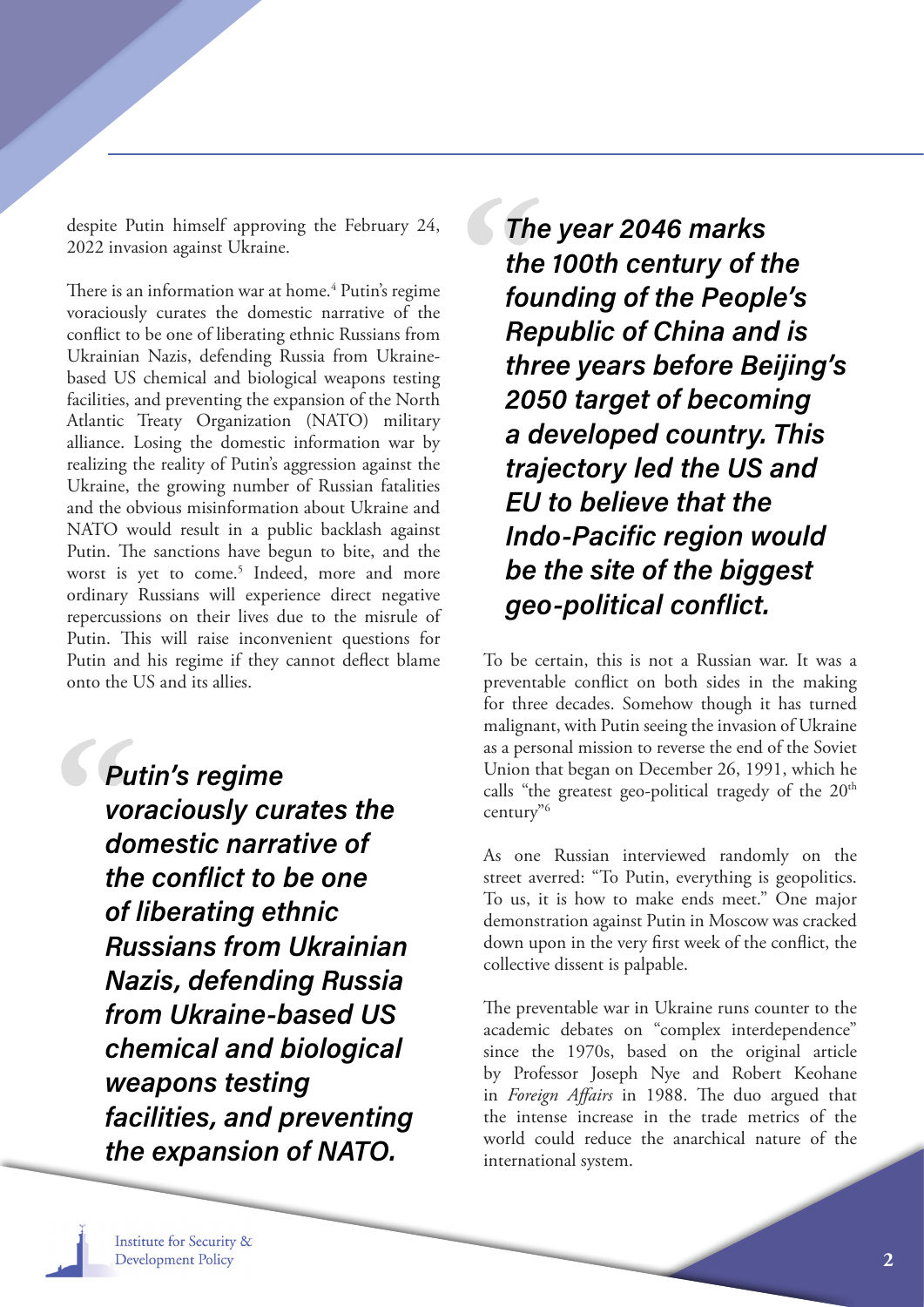Prior to the Russian aggression against Ukraine a month ago, all eyes were on the increasing ascendance of the Indo-Pacific Strategy,<sup>7</sup> the Free and Open Indo-Pacific (FOIP)<sup>8</sup> and the intensifying US-China strategic competition.<sup>9</sup> Before debating the lower probability of a great war in the West, it would be proper to understand how the international relations community had peered too far into the future, to the degree that Ukraine and the Russian Pan Slavic rift became a blind spot. <sup>10</sup> Ironically, this has happened before. During the dawn of a post-Cold War order, the Balkans erupted into a series of violent clashes after the collapse of Yugoslavia in 1991. This culminated into the Balkans war between Serbia, Croatia, and Bosnia, and eventually Albania in 1999. It was only after days of intense US and NATO aerial bombardment against Albania's main antagonist Serbia that President Slobodan Milosevic capitulated. It is not surprising then that scholars have neglected the ultimate spoiler: Putin.

The international relations community peered too far into the future, to the degree that Ukraine and the Russian Pan Slavic rift became a blind spot. Putin's actions too were assessed with regard to China – considering that he met his Chinese counterpart 39 times.

## **Free and Open Indo-Pacific (FOIP) Vision: Misplaced priority or prescient initiative?**

As highlighted earlier, prior to the Ukraine-Russia war, the most intense geo-political, geo-economic and geo-civilizational debate was when would China and the US clash?

James Stavridis, former US Naval Chief, at one point the Dean of The Fletcher School argued, it would be "*2034*", a date based on his fictional yet realist account with Elliot Ackerman.11 A *New York Times*' best seller published in March 2021, the book remains popular fodder for those who believe that a direct military confrontation between the US and China is all but inevitable. This is similar to the causal narrative of "Thucydides Trap",<sup>12</sup> but runs opposite to the "The Kindleberger Trap,"13 where the great powers are supposed to produce the largest amount of global public goods but often failed to do so. But at the very least they don't necessarily go for each other's jugular. This is a manifestation of the dysfunctionality of the great powers.

The year  $2046$  marks the  $100<sup>th</sup>$  century of the founding of the People's Republic of China (PRC) and is three years before Beijing's 2050 target of becoming a developed country. This trajectory led Washington D.C. and the European Union (EU) to believe that the Indo-Pacific region would be the site of the biggest geo-political conflict. The growing interest in the context of FOIP is further marked by the accreditation of 96 countries to the ASEAN Secretariat in Jakarta, Indonesia — a prequel to what was to come.<sup>14</sup>

Concrete manifestations of the world's attention to the Indo-Pacific region included the G-7 releasing their version of "Build Back Better," in July 2021,<sup>15</sup> coupled with the EU's attempt to engage ASEAN through the EU-ASEAN Global Gateway Initiative worth 80 billion euros between 2021-2027.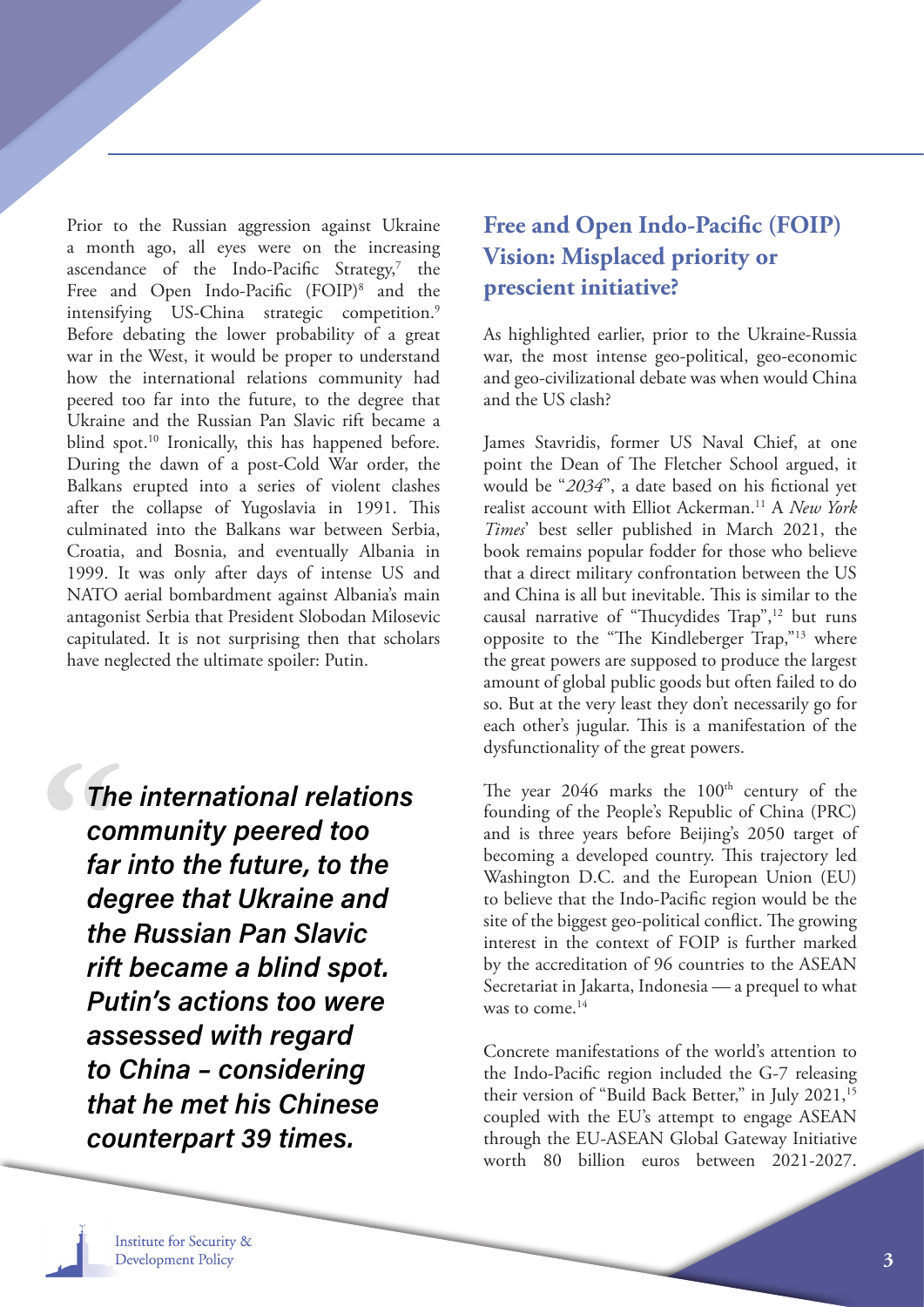Indeed, the UK successfully broke the moratorium on ASEAN's much prized Dialogue Partnership, imposed since 1999, to be the 12 Dialogue Partner of ASEAN.16

In this context, Putin's actions too were assessed with regard to China – considering that he met his Chinese counterpart 39 times. Their last meeting was on February 4, 2022, where Putin was reported by the *New York Times* to have let the proverbial cat out of the bag that an invasion was imminent.17 But the military campaign was assured by Putin would be short and swift.18

#### **Popular Academic Debate**

To all matters and purposes, one of the earliest predictions of the seemingly inevitable war between China and the US came from Ross Munro and Richard Bernstein in 1987, in their book, "*The Coming Conflict With China*." Michael Pilsbury then came on board to set the discourse going in 2013 with his sensationally popular book "*The Hundred Year Marathon*."

Whether President Xi was being misled by Putin or he and his Politburo of seven had underestimated Russia's military modernization over the past 20 years, China is now more astute that it cannot allow itself to be enmeshed with the Russo-US and European war.

In retrospect, this was three years prior to former President Donald Trump's victory over Hillary Clinton in 2016; nearly seven years before Trump himself was defeated by President Joe Biden on November 20, 2020. The latter took up the FOIP with even more vigor by approving the sale of eight nuclear powered submarines under the rubric of the AUKUS trilateral alliance (Australia, the UK, and the US). This further led to the 2022 Reciprocal Access Agreement (RAA), and India's naval entrenchment in the Nicobar Island, which lies at the mouth of the north of the Straits of Malacca.

Matthew Pottinger, the former bureau chief of the New York Times, was among the hardline advisors against China if the Trump Administration. Joining him was Peter Navarro, though less credible, but nonetheless a Professor of Economics at University of California in San Diego and author of "*Death by China*".

Others such as Bruno Masner, the former Foreign Minister of Portugal, also took a long leave when he stepped down to write glowingly of "*The Dawn of Eurasia*," highlighting the benefits of the Belt and Road Initiative (BRI) in augmenting the two-way trade between EU and China.

Still others such as Kishore Mahbubani's books, "*Has the West Lost It?*", published in 2019,<sup>19</sup> followed by "*Has China Won?*" in 2020,<sup>20</sup> became the trope of all those who believe in the narrative of historian Arnold Toynbee over the last century — that the West will fall. Not surprisingly, despite calling himself a student of the philosophy of history, Mahbubani's fawning of Toynbee's work became the central thesis of his book to ostensibly "warn the West,"<sup>21</sup> where Mahbubani had no problem in overinflating the prospect of China being the top dog on selective metrics in international relations, such as being bigger than US on the Purchasing Power Index in 2018.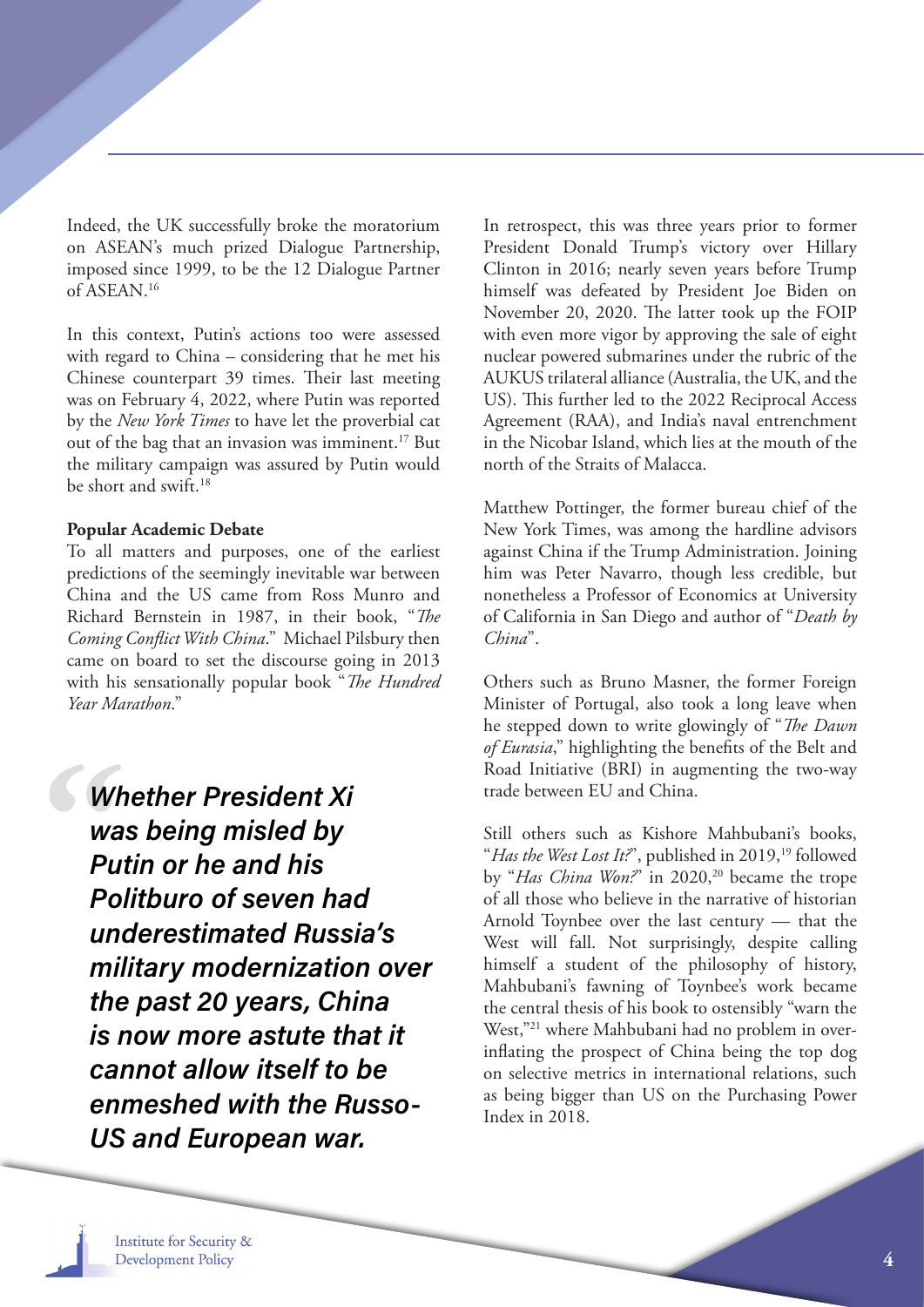In this context, none of the above scholars gave much attention to the Pan Slavic problem, the root cause of World War I that lent themselves to World War II, and the Cold War. President Truman, as early as 1947, was willing to support the Greeks against anyone anti-Communist. Vincent Bevin, author of the "*The Jakarta Method*", wrote that "Stalin had actually asked the Communists in Greece to stand down but the Communists in Greece refused his order".22 This led to President Truman giving a joint address to the Congress in 1947, whereupon the Pentagon's budget in relation to the American GDP was increased by an eye-popping  $300$  percent<sup>23</sup> — a record that had not been surpassed to this day.

In this sense, all the scholars above either never truly understood the power and stamina of the Western civilization, or, misread the Peloponnesian War altogether with 16 sets of conflicts, as in the case of Graham Allison.

To be sure, Charles Tilly has long warned "War Makes State, State Makes War."24 Embedded into this logic is another dimension that emerged under President Trump: Project Clean Network.

Not only was the US capable of refining their warmaking capabilities, but they imposed on their allies and keen business partners to clean up their own supply chain from any components that may be vulnerable to intellectual theft. This was especially the case with Huawei and ZTE, two business entities that seemed inseparable from the Chinese state, which kept growing economically until the Coronavirus put a stop to this linear growth.

That said, the likes of other scholars such as Amitav Archarya, Brahma Chellaney, Parag Khanna, have always believed that the US' deep and entrenched addiction to wars — which they attributed more to the preponderance of the military industrial complex over a sober and proper assessment of where the US priorities should be — precludes US, EU and Rather than the Russian invasion of Ukraine marking post-Western international system emerging, we have seen the US and its allies coalesce to maximize their comparative advantage to push back against Putin's attempt to reshape the current international order.

NATO from ever knowing how to handle China. They did not believe that the West could keep up with all forms of wars, leading to the cyclical internal weakening and decay of the West.

While the West's internal infrastructure may be weak, the West controls the financial institutions, international media and has ample sources of open intelligence, all of which, when aggregated, can still lead the West to make mistakes but also correct them such as in Libya, Afghanistan, Iraq and Iran. The West is also not beyond what Stephen Krasner called "organised hypocrisy", making it just as deft at double and triple dealings.25

For example, the EU, US and China had to lift the sanctions on Iran so that an additional one million barrels of oil could be released. Just as Putin is calling for Syrian fighters to clear the streets of Ukraine in urban warfare, there is nothing to prevent the West from doing the same. While there are said to be 28,000 mercenaries in Libya after ten years of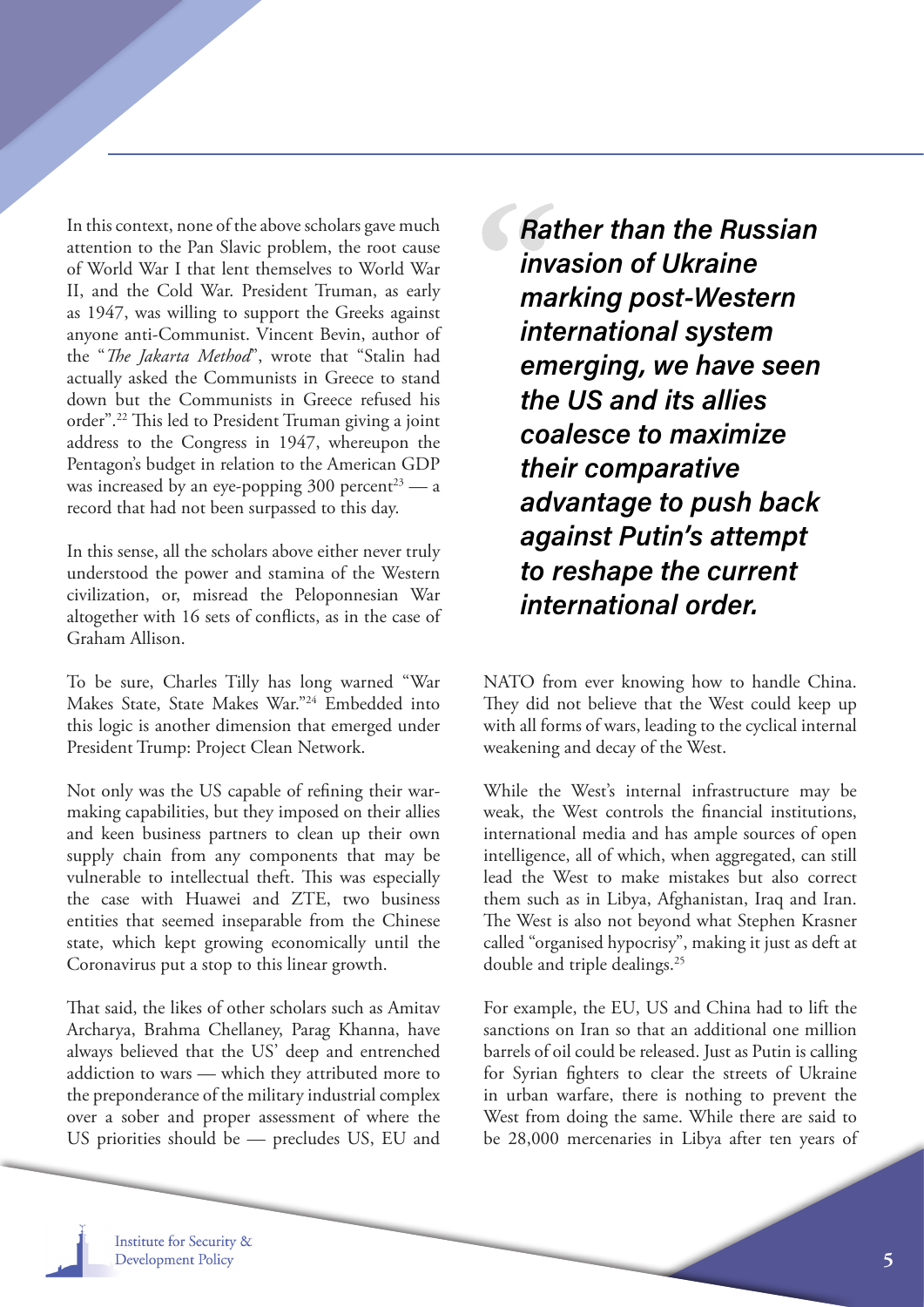conflict, there are 35,000 mercenaries from various parts of the world and MENA in Ukraine, all within less than a month. The 80,000 Ukrainians who moved to the West have also returned.

#### **China's Geopolitical Awareness Was High but Misguided**

China was clearly aware of the possibility of a conflict with the US too. President Trump's foreign policy on China was the only one that could gain bipartisan consensus, as seen by the US' transatlantic tie with NATO and the EU.

More importantly, US-China strategic cooperation was hindered by concerns in several areas, including but not exclusive to: (1) trade, (critical) technology supply chain, (2) human rights abuses in Tibet and Xinjiang, (3) tensions over Taiwan that can spill over into a war proper, and (4) theater preponderance of the US as a resident power without any peer competitors in the South and East China Sea.

China's sustainable economic growth in its current model produces a vested interest in keeping most of the current so-called Western international system intact. On the other hand, there is little doubt as to China's intentions to revise the regional order to suit its security imperatives.

But the list goes on: (5) cash-starved countries seemingly on one side, backing China's BRI, as far away as Latin America and Africa, with the US and the rest of its partners in G-7 clawing back their influence with 'Build Back Better'; (6) tendentious, though, ultimately strategic lip service paid to ASEAN Centrality; and (7) tactical importance placed on "the confluence of the two seas," that stretches from the Indian Ocean to the Pacific Ocean, with the latter being the preferred option of open or convert US allies in actuality.

And, finally, (8) tethering the tension-filled Indo-Pacific to legally binding trade pacts such as Regional Comprehensive Partnership Agreement (RCEP); (9) tagging the RCEP further to the Comprehensive Progressive Trans-Pacific Partnership Agreement (CPTPP), a high-quality, free trade agreement, stronger and bigger than the RCEP. The FOIP, RCEP and CPTPP areas combined are populated by the growth of the largest middle classes of consumers; and (10) not losing sight of the Theatre Ballistic Defence in the form of Terminal High Altitude Defense Area (THAAD)

Tempered with cooperation over how to jointly combat the rise of temperature beyond 1.5 degree Celsius per the legally enforceable Paris Peace Accord which drew no opposition from any quarter by 2050, China assumed that a quick conversion to 40 per cent of electric vehicles could help it save itself and the global climate from collapsing. The problem is cobalt, a critical component of the lithium batteries that can be extracted in Argentina and Chile and the Andes mountains lie in the Pacific, where the US continues to reign.

Whether President Xi was being misled by Putin or he and his Politburo of seven had underestimated Russia's military modernization over the past 20 years, China is now more astute that it cannot allow itself to be enmeshed with the Russo-US and European war. Importantly, 59 percent of the world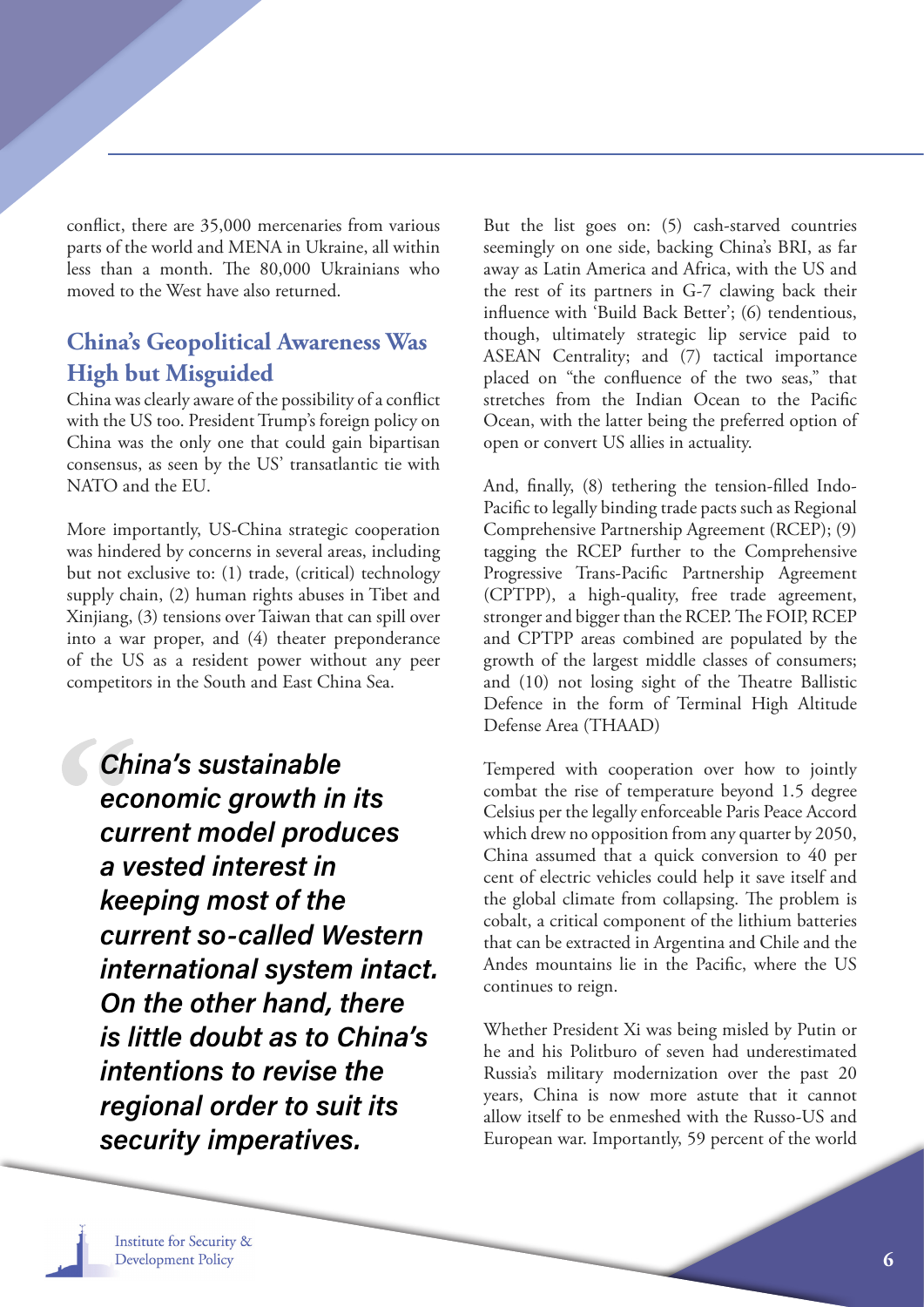trade remains predominantly conducted in US dollars, with China's Renminbi at 4 percent.

### **The Shocking Outlier**

As this is written on June 11, 2022, the world is focused on nearly four months of Putin's invasion of Ukraine. When this article is published, only a few of the Ukrainian cities locked in sight by President Vladimir Putin, would have fallen too. This is on part due to his nostalgic hubris that just as the Soviet Union can steam roll over Hungary in 1956, force the US to withdraw its missiles in Cuba in 1962 from Turkey, and watch in glee as the US struggled mightily over the 2007-2008 global financial crisis, he (Putin) can do it once more.

In 1991, Russia's economy recovered through shock therapy as advised by Yegor Gaidar and Jeffrey Sachs. The US is not averse to the same. If anything, Carmen Reinhardt and Kenneth Rogoff both explained that the financial crisis had been the mainstay of capitalism. Indeed, the reason why Stalin asked the Greek communists to stand down was to allow capitalism to take hold first, so that the income chasm to come would make communism the supreme doctrine all over the world.

To be sure, in all of Putin's 22-year rule, all the biographers who sifted through his speeches, such as Marsha Gessen, Catherine Delton, John Barker and Susan Glasser, found Putin referring to Stalin in positive terms thrice, and a simple notation of Lenin only once.

### **The War in Ukraine: Violence Unleashed**

The current phantasm of violence in Ukraine, where civilian facilities are regularly bombed, is not in any way different from Putin's signature style of war based on what he learned from his days in 1970-80s as a lowly KGB Officer.

Fiona Hill and John Brennan, the latter being the former Director of CIA, explained that much of the KGB's form of training involves a heavy degree of using "lies, deceit, poison, massive bombardment" of cities, such as what Putin did in Chechnya in 2001; Georgia in 2008; and his intervention in the Syrian conflict in the summer of 2015.Of all the surviving institutions of the Soviet Union, it was the KGB that successfully transitioned to FSB and the domestic intelligence unit, the GRU.

Since Ukraine, especially Kviv, was expected to fall within days, the current impasse must be gnawing on Putin. Thus, he has had to resort to using hypersonic weapons on March 20 to mark a shift in strategy. What is evident is that this war carries all the echoes of the past, especially World War I and II, even various incidents in Cold War by way of proxy wars launched by the West or Soviet Union. In this sense, any talks of a post-Western international system cannot be helpful, as it fails to address the current order which includes FOIP, Build Back Better and the European ASEAN Gateway Initiative, in addition to the EU's own Indo-Pacific Policy Framework.

If a post-Western international system is emerging, why would most of the world suddenly show an enormous interest in the SWIFT banking system comprised of 11,000 banks? Truly, enormous institutional powers remain in the West. John Lewis Gaddis was agog that Switzerland decided to drop its total secrecy rule on the Russian oligarchs —a policy that Switzerland never even deigned to drop throughout the Cold War.

Rather than the Russian invasion of Ukraine marking a post-Western international system emerging, we have seen the US and its allies coalesce to maximize their comparative advantage to push back against Putin's attempt to reshape the current international order.

**Institute for Security & Development Policy**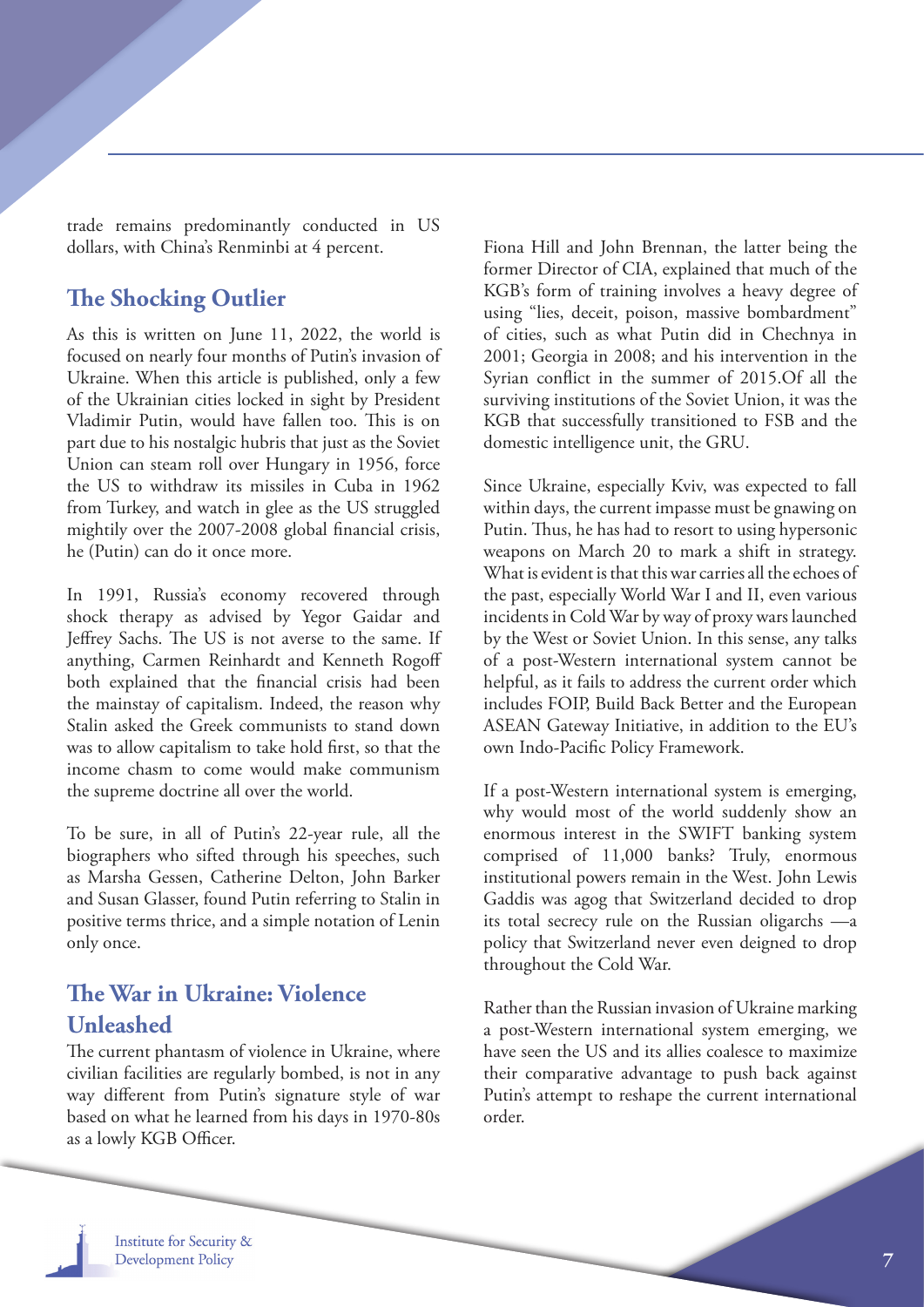Those that have abstained from condemning Russia's invasion of Ukraine in the United Nations General Assembly (UNGA) vote such as India and China should not be seen as equivalent to supportive of Putin's position or a post-Western international system. $26$  India sees abstaining from criticizing Russia through the lens of its bilateral challenges with China, its reliance on over USD 2 billion in military arms and parts from Russia and energy needed to maintain its developing economy growth.

China's position is nuanced. Beijing sees its position on Russia through the lens of its strategic competition with the US and its reliance on the rules-based order for sustainable economic growth and access to global markets. Siding with Putin as Hu Wei, vicechairman of the Public Policy Research Centre of the Counsellor's Office of the State Council writes, would be detrimental to China's long-term interests and "cutting off from Putin and giving up neutrality will help build China's international image and ease its relations with the US and the West."27

On the other hand, there is little doubt as to China's intentions to revise its regional order to suit China's security imperatives and as Tsinghua University's Yan Xue Tong writes: "China will work hard to shape an ideological environment conducive to its rise and counter Western values. For example, the United States defines democracy and freedom from the perspective of electoral politics and personal expression, while China defines democracy and freedom from the perspective of social security and economic development. Washington should accept these differences of opinion instead of trying to impose its own views on others."28

Notwithstanding these dissatisfactions, China's sustainable economic growth in its current model requires access to the global economy, financial system, sea lines of communication and consumers. It has a vested interest in keeping most of the current so-called Western international system intact, but it is interested in reshaping it in targeted areas such as definitions of human rights, development and democracy.

#### **Ukraine-Russia War as a prelude to a post-Western international order?**

The collective action of developed countries in response to Russia's invasion of Ukraine has demonstrated just how dominant the socalled "Western" international order is. US-E.U. cooperation on financial and other sanctions on Russia were not resisted by Canada, Japan, Australia, South Korea, Singapore and other participating states. Quite the contrary, these countries have been on the forefront of sanctions as they understand clearly that if Putin were successful in his efforts to use force to dismantle the sovereign state of Ukraine, then other revisionist powers such as China and Iran may do the same.

Emerging countries have mostly been silent on Russia's invasion of Ukraine for several reasons. Some see Russia's actions as justified (China and North Korea), others are dependent on Russian energy, fertilizers and resources (Hungary and Brazil), and still others feel they have no stakes in the conflict itself (much of Africa, Southeast Asia and the Pacific Islands).

In reality, the food and energy shortages, higher energy prices and inflation are all related to the conflict and how the current Western dominated system has pervasive influence throughout the world. To illustrate, supply chains, trade agreements, energy grids, technologies, shipping lanes and even airspace has been established by Western countries.

Pre-invasion, initiatives such as the Supply Chain Resilience Initiative, FOIP, the US Indo-Pacific Economic Framework, the Japan-EU Economic Partnership Agreement and CPTPP among other Western-led agreements were already shaping the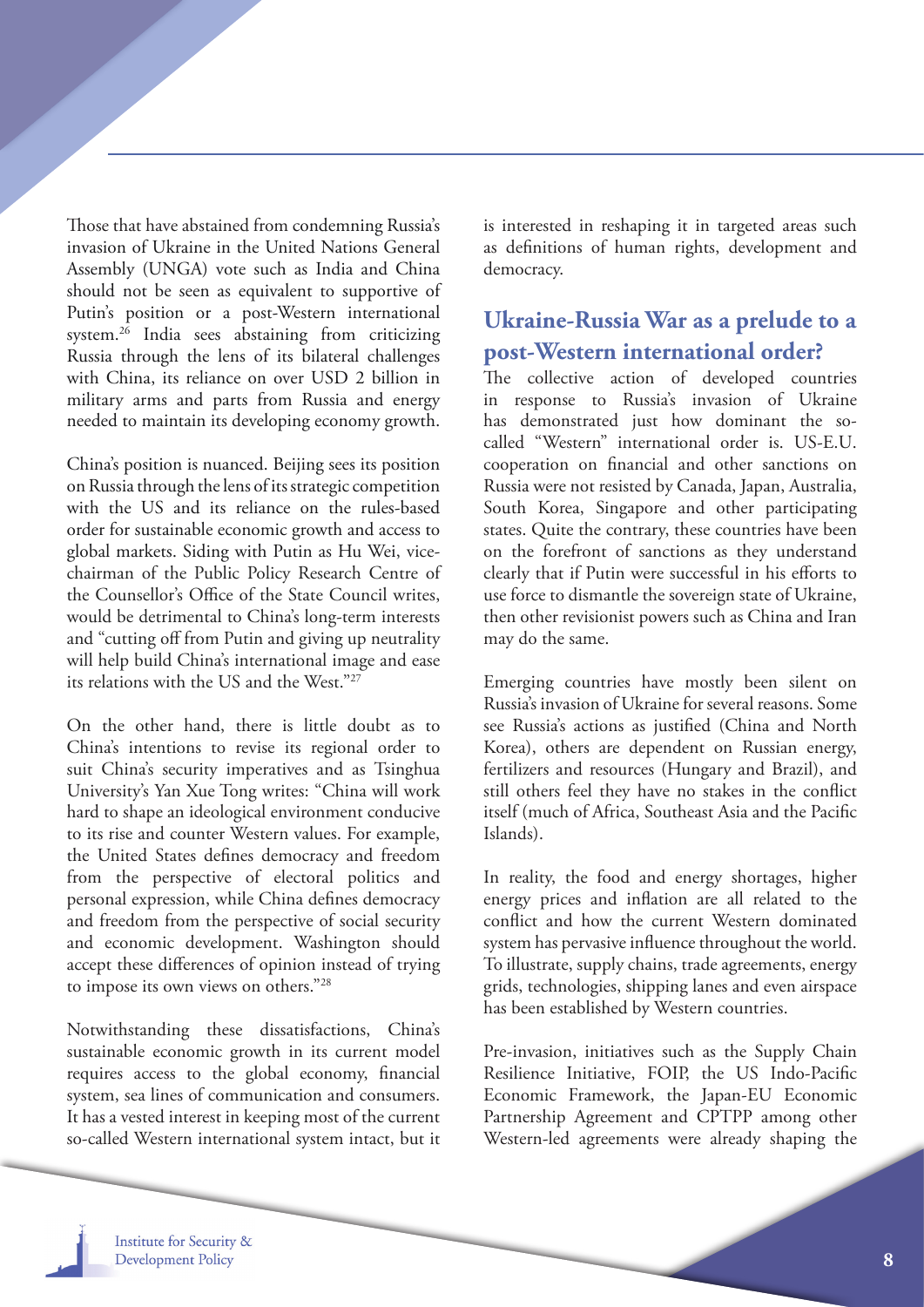new dynamics of our international order. At the same time, minilateral cooperation such as the Quad and AUKUS were also shaping how we think about public good provision, deterrence and competition in areas of AI, quantum computing, cyberspace and security and the digital economy. The winner of this standards competition between China and the US and its partners will define the rules of the digital economy, AI, cyberspace and the role of government in economies and our lives.

In short, there was a clear bipolar competition between China and the US-led collective West. Postinvasion, Russia will be a much weaker partner for China as it is isolated diplomatically, economically and in terms of its comparative advantage such as energy and agriculture. This will leave China with one less partner to overturn the so-called Western led order.

Rather than an end to the Western-led order, Russia's blatant aggression has also pushed allies and friends of the US closer. Putin's war on Ukraine has galvanized the EU, NATO, the US and its partners to bring together their societies, economies, technology and energy.

This focus is not limited to Moscow but includes China's efforts to dismantle the largely supported US-led security architecture in the Indo-Pacific region. Concerns include a forced re-unification of Taiwan with the Mainland, assertive behavior in the South and East China Seas and what such actions would mean for sea lines of communication and supply chains, and how to ensure global commerce remains stable, resilient and functioning.

Instead of a post-Western international order emerging, the developed countries' response to Russia's invasion of Ukraine and concerns about China's revisionist track record, reveals how the socalled Western international order is adapting to

outcompete and be resilient against revisionist states that chose to use military or other means to revise international order in their favor.

#### *Authors*

**Dr. Stephen Nagy** *is as a senior associate professor at the International Christian University, Tokyo, and received his PhD in International Relation/Studies from Waseda University in 2008. He is also a fellow at the Canadian Global Affairs Institute (CGAI); a visiting fellow with the Japan Institute for International Affairs (JIIA); a senior fellow at the MacDonald Laurier Institute (MLI); and a senior fellow with the East Asia Security Centre (EASC). He also serves as the Director of Policy Studies for the Yokosuka Council of Asia Pacific Studies (YCAPS) spearheading their Indo-Pacific Policy Dialogue series.*

**Dr Phar Kim Beng** *is founder and CEO of Strategic Pan Indo-Pacific Arena. He is a regular featured writer for* The Jakarta Post *and was the former Director of Political and Security Community in ASEAN Secretariat, a former visiting fellow with the Japan Institute for International Affairs (JIIA, 1999), and an Associate Fellow of Edx. Org, an online learning platform pioneered jointly by Harvard University and MIT since 2016.* 

*Special thanks to Benjamin Bland (Paris Catholic Institute), Nathan An YI (University of Notre Dame) and Victor On-kwok Li (Hong Kong University) for their editorial assistance.*

#### **ABOUT ISDP**

*The Institute for Security and Development Policy is a Stockholm-based independent and non-profit research and policy institute. The Institute is dedicated to expanding understanding of international affairs, particularly the interrelationship between the issue areas of conflict, security and development. The Institute's primary areas of geographic focus are Asia and Europe's neighborhood.* 

www.isdp.eu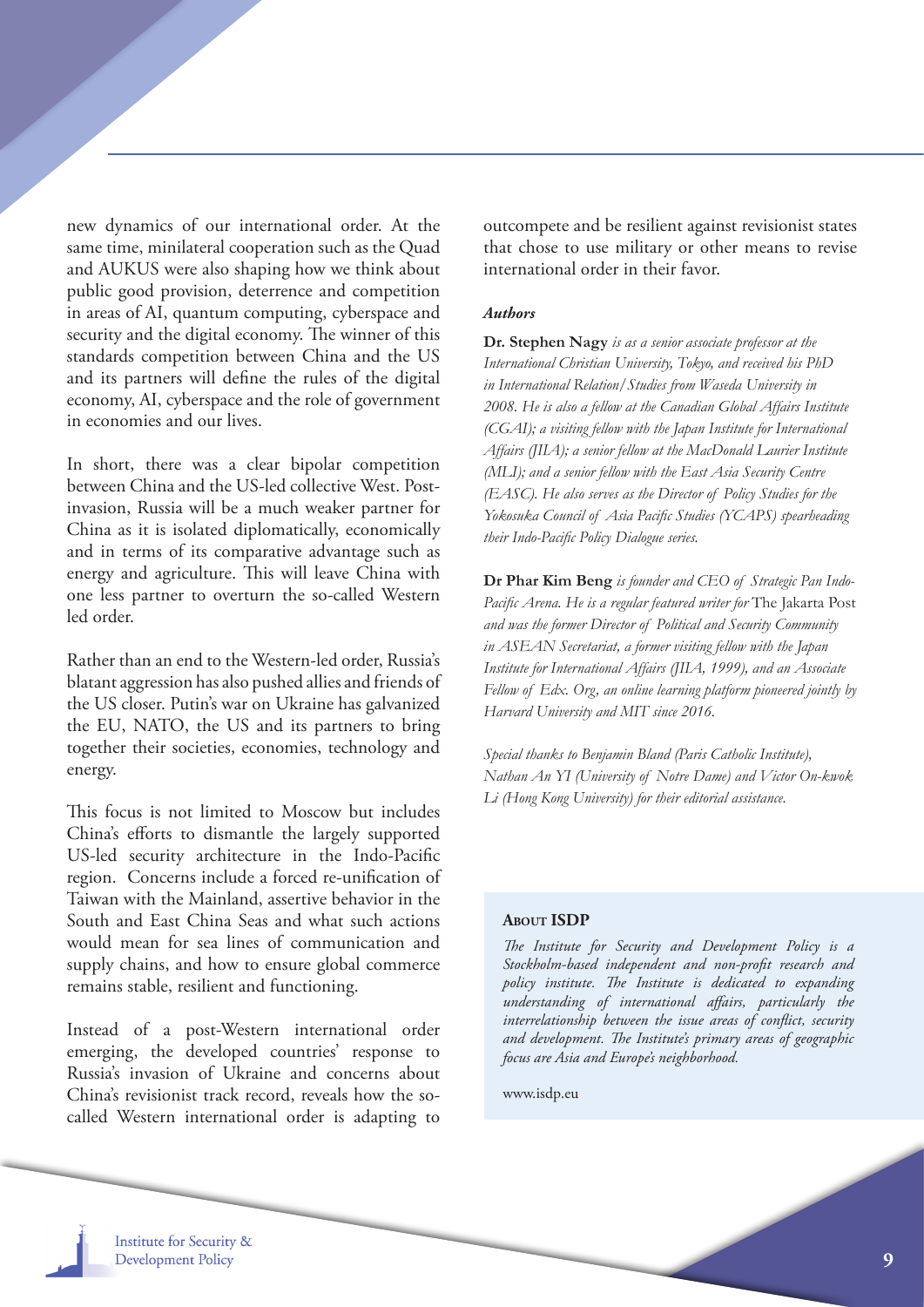#### **Endnotes**

- **1** Iraq Family Health Support Group, "Violence-Related Mortality in Iraq from 2002 to 2006," *New England Journal of Medicine* 358, no. 5 (2018): 484-93, https://www.nejm.org/doi/full/10.1056/nejmsa0707782.
- **2** Mason Bissada, "500 Or 10,000 Deaths? Russian Media Finally Seems to Report Dire Troop Casualty Numbers—And Then Deletes Them," *Forbes*, March 21, 2022, https://www.forbes.com/sites/ masonbissada/2022/03/21/500-or-10000-deaths-russian-media-finally-seems-to-report-dire-troop-casualtynumbers-and-then-deletes-them/?sh=218769df23d1.
- **3** Valerie Hopkins, "Tending Russia's Dead as They Pile Up in Ukraine," *New York Times*, May 29, 2022, https://www.nytimes.com/2022/05/29/world/russian-casualties-ukraine.html.
- **4** Leonie Müller, "Putin's war at home: Censorship and disinformation," *European Council on Foreign Relations*, June 2, 2022, https://ecfr.eu/article/putins-war-at-home-censorship-and-disinformation/.
- **5** Charles Maynes, "Russians are feeling the impact of sanctions, but the worst is still yet to come," *National Public Radio*, April 20, 2022, https://www.npr.org/2022/04/22/1094390348/russians-are-feeling-the-impactof-sanctions-but-the-worst-is-still-yet-to-come.
- **6** Associated Press, "Putin: Soviet collapse a 'genuine tragedy'," *NBC News*, April 26, 2005, https://www.nbcnews. com/id/wbna7632057.
- **7** Wada Haruko, "The Indo-Pacific Concept: Geographical Adjustments and their Implications," *RSIS Working Papers* no. 326 (March 2020), https://www.rsis.edu.sg/wp-content/uploads/2020/03/WP326.pdf.
- **8** Nicholas Szechenyi and Yuichi Hosoya. "Working Towards a Free and Open Indo-Pacific," *Carnegie Endowment for International Peace*, April 2019, https://carnegieendowment.org/files/ChinaRiskOpportunity-Open\_Indo-Pacific.pdf.
- **9** Stephen Nagy and Phar Kim Beng. "The Linear Granularity and Muscular Diplomacy of the Japan-Australia Reciprocal Access Agreement," *Australian Outlook*, February 4, 2022, https://www.internationalaffairs.org. au/australianoutlook/the-linear-granularity-and-muscular-diplomacy-of-the-japan-australia-reciprocal-accessagreement.
- **10** Stephen Walt, "International Relations: One World, Many Theories," *Foreign Policy* (Spring 2018): 29-32 and 34-46.
- **11** Elliot Ackerman and James Stavridis, *2034: A Novel of the Next World War* (New York: Penguin Press, 2021).
- **12** Belfer Center for Science and International Affairs," "Thucydides' Trap", https://www.belfercenter.org/ thucydides-trap/overview-thucydides-trap.
- **13** Joseph Nye, "The Kindlebeger Trap," *Project Syndicate*, January 9, 2017, https://www.project-syndicate.org/ commentary/trump-china-kindleberger-trap-by-joseph-s--nye-2017-01.
- **14** ASEAN, "Non-ASEAN Member State Ambassadors to ASEAN (NAAAs)," https://asean.org/our-communities/ asean-political-security-community/outward-looking-community/external-relations/non-asean-member-statesambassadors-to-asean-naaas.
- **15** The Print Team, "Build back better': Full statement of G7 leaders on global action to recover from pandemic," *The Print (India)*, June 21, 2021, https://theprint.in/world/build-back-better-full-statement-of-g7-leaders-onglobal-action-to-recover-from-pandemic/678029/.
- **16** ASEAN, "External Relations," https://asean.org/our-communities/asean-political-security-community/outwardlooking-community/external-relations/.